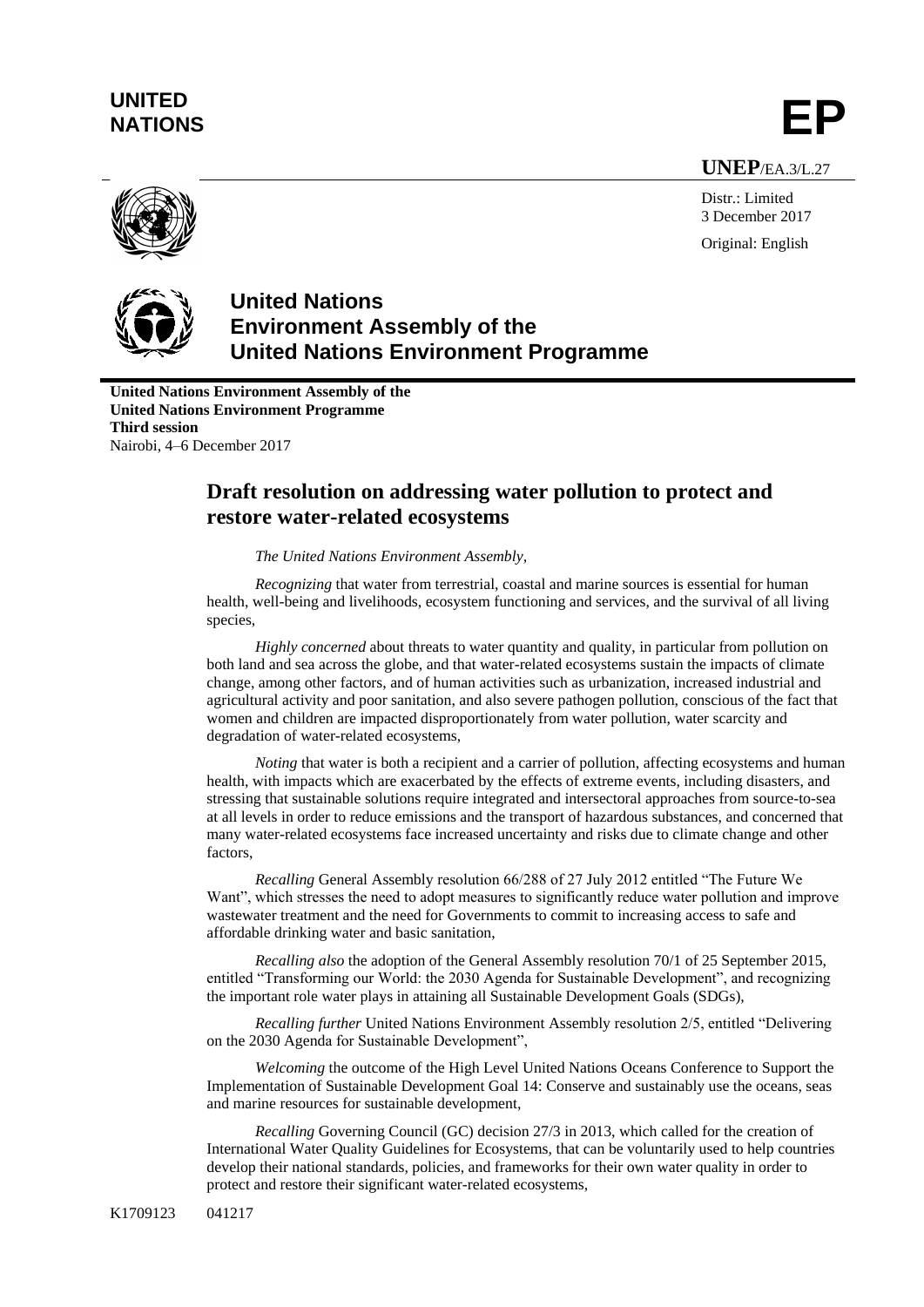*Recognizing* the contributions of the Global Environment Monitoring System/ Water Programme (GEMS/Water) and recalling United Nations Environment Assembly resolution 1/9 of 2014, which reaffirms the mandate of GEMS/Water in its capacity-building and data management work, and resolution 2/23 of 2016, which extends the General Trust Fund established to promote its activities,

*Stressing* that monitoring water quality and quantity and sharing data are important for effective management of water pollution and recalling the contributions of the GEMS/Water programme, which works with countries to build capacities to collect and share data on a voluntary basis,

*Recognizing* the contributions of the Global Programme of Action for the Protection of the Marine Environment from Land-Based Activities (GPA) and recalling its three partnerships, the Global Wastewater Initiative (GW2I), the Global Partnership on Nutrient Management (GPNM) and the Global Partnership on Marine Litter (GPML),

*Concerned* about the limited legal, policy, financial, technical, technological and institutional capacities required to monitor, enforce and address water pollution in an integrated manner in many developing countries,

*Recalling* the Fifth Global Environment Outlook and the Snapshot of the World's Water Quality and the analytical brief "Towards a Worldwide Assessment of Freshwater Quality", which highlights, inter alia, the gaps in our knowledge of the state of water quality resulting from a lack of data and regular monitoring, and the opportunities for shortcutting pollution and restoring polluted water bodies in developing countries,

*Taking into account* the contribution, which the United Nations Environment Programme can make upon request by concerned states, to assist them in the protection and preservation of the terrestrial water resources, and the marine and coastal environment,

*Recalling* United Nations Environment Assembly resolution 2/8 on sustainable consumption and production and noting the links to water quality and quantity,

*Highlighting the need* to enhance cooperation on water pollution as appropriate, including transboundary cooperation,

1. *Emphasizes* the need for member States, in collaboration with UNEP and other UN agencies, to address water pollution in inland, coastal and marine ecosystems and improve water quality by, inter alia, increasing efforts in pollution prevention at all levels, water governance at the national level, integrated water resources management, sustainable use of water, as appropriate, and improved water quality data collection, and improved data sharing on a voluntary basis, which should support implementation of the water-related Sustainable Development Goals (SDGs) and their interrelated targets, and as applicable, the Strategic Plan for Biodiversity 2011–2020 and its Aichi Biodiversity Targets, and the fourth strategic plan 2016-2024 of the Ramsar Convention on Wetlands and the UN Strategic Plan for Forests 2017-2030;

2. *Welcomes* the convening of the 8th session of the World Water Forum, to be held in Brasilia from 19 to 23 March 2018, and encourages member States to participate in the event.

3. *Encourages* member states to draw upon the work carried out by the United Nations Environment Programme in line with the 2030 Agenda for Sustainable Development on International Water Quality Guidelines for Ecosystems (now updated as "A Framework for Freshwater Ecosystem Management") in order to provide inputs for countries on how to protect and restore water-related ecosystems to create effective governance structures at national level, develop their own national standards for water quality, and to set up water quality monitoring of their significant water- bodies and associated ecosystems;

4. *Invites* member States to establish and improve water quality monitoring networks in voluntary collaboration with relevant organizations and monitoring systems, such as GEMS/Water, to promote streamlined national standardized monitoring and reporting mechanisms in order to fill relevant data and information gaps and share data, as appropriate, to help identify and address sources and causes of water pollution in water bodies;

5. *Also invites* member States to enhance public access to relevant information on water quality status and requirements for different water uses to promote safe and efficient water use;

6. *Further invites* member States and other stakeholders, including government labs, the private sector, academia, and civil society, to collaborate and share best practices with one another on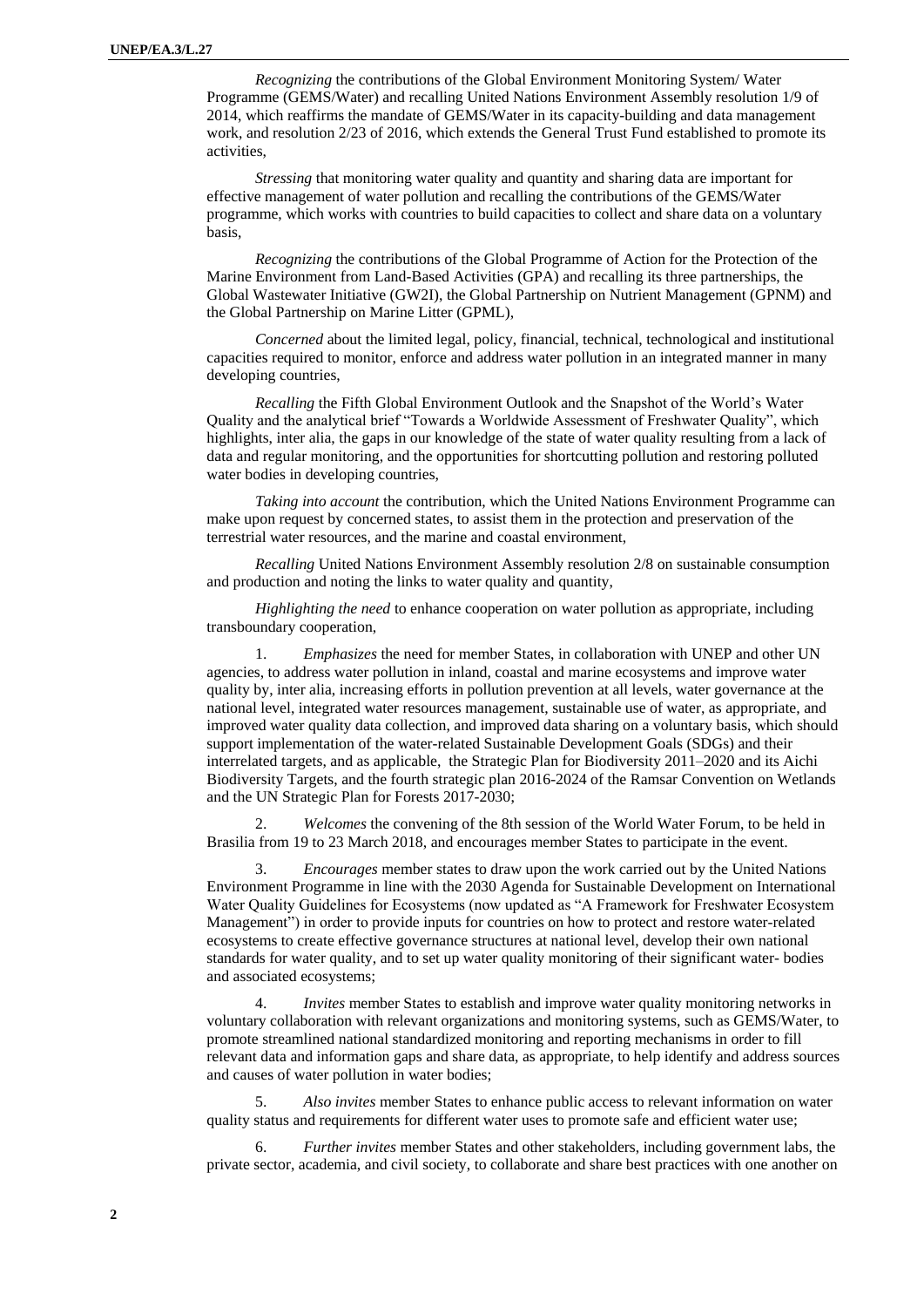data collection, monitoring, and exchange that will be useful for reporting on water quality and quantity and addressing water pollution;

7. *Invites* member States, in collaboration with relevant stakeholders, private sector, industry, academia, civil society, and the GPA, including through encouraging platforms for wastewater and management of nutrients, to help prevent and mitigate water pollution and to protect and restore water-related ecosystems in order to minimize adverse impacts on human health and the environment;

8. *Encourages* member States to facilitate the implementation of the target to halve by 2030 the amount of untreated wastewater reaching waterbodies, by continuing to work through the Global Wastewater Initiative and other UN-Water Members and the private sector;

9. *Also encourages* member States, in collaboration with United Nations Environment Programme and other UN-Water Members and its Partners to develop and implement policies that relate to integrated water resources management and invest in the protection and restoration of waterrelated ecosystems, so as to prevent and reduce pollution and maintain or improve ecosystem health;

10. *Further encourages* member States to work collaboratively with the United Nations Environment Programme, other relevant international organizations including the Global Environment Facility and multilateral banks, to mobilize the necessary resources to find solutions to land-based and water pollution;

11. *Encourages* member States, with the support of the Executive Director of the United Nations Environment Programme, to implement UNEA resolution 2/8 on sustainable consumption and production patterns including by integrating Sustainable Consumption and Production (SCP) into education and training to promote a shift to SCP;

12. *Calls upon* member States to:

(a) Increase transboundary water cooperation where appropriate, to reduce water pollution,

(b) Improve their capacities to tackle accidental pollution risk at all levels,

(c) Strengthen their preparedness to address waterborne disease issues, especially after disasters and during communicable disease outbreaks by encouraging subnational, national and international initiatives dedicated to activities of surveillance, detection, notification and response to water-related public health emergencies.

13. *Reiterates* that availability and accessibility of adequate, predictable and sustainable resource mobilization from all sources, technology development, dissemination, diffusion and transfer, on mutually agreed terms, and capacity building, are important to the effective prevention, reduction and management of water pollution;

14. *Encourages* member States to address water pollution, including through cooperation at all levels and partnerships with relevant stakeholders, as appropriate, to find solutions and strengthen cooperation, to exchange knowledge, know-how and best practices;

15. *Stresses the need* to continue the dialogue at UN level to discuss improving the integration and coordination of the work of the United Nations on the water-related goals and targets under its Sustainable Development pillar and further invites interested member States to consider to use the work of relevant conventions, networks and other institutions to this aim;

16. *Requests* the Executive Director of the United Nations Environment Programme, within available resources, to:

(a) Build upon, as needed, the GEMS/Water Trust Fund to assist developing countries, at their request and within available resources in water quality monitoring, including by setting up monitoring stations, capacity-building and data management;

Assist developing countries, upon their request, by strengthening their capacity, to reach the target of halving by 2030 the amount of untreated wastewater reaching water bodies, taking into account gender perspectives, and including the development of wastewater treatment options in collaboration with national governments, local authorities and, as appropriate, the private sector;

(c) Continue to develop tools to support countries, upon their request, in their efforts to address water pollution and ecosystem health; implement integrated water resources management approaches; and address water-related impacts of disasters;